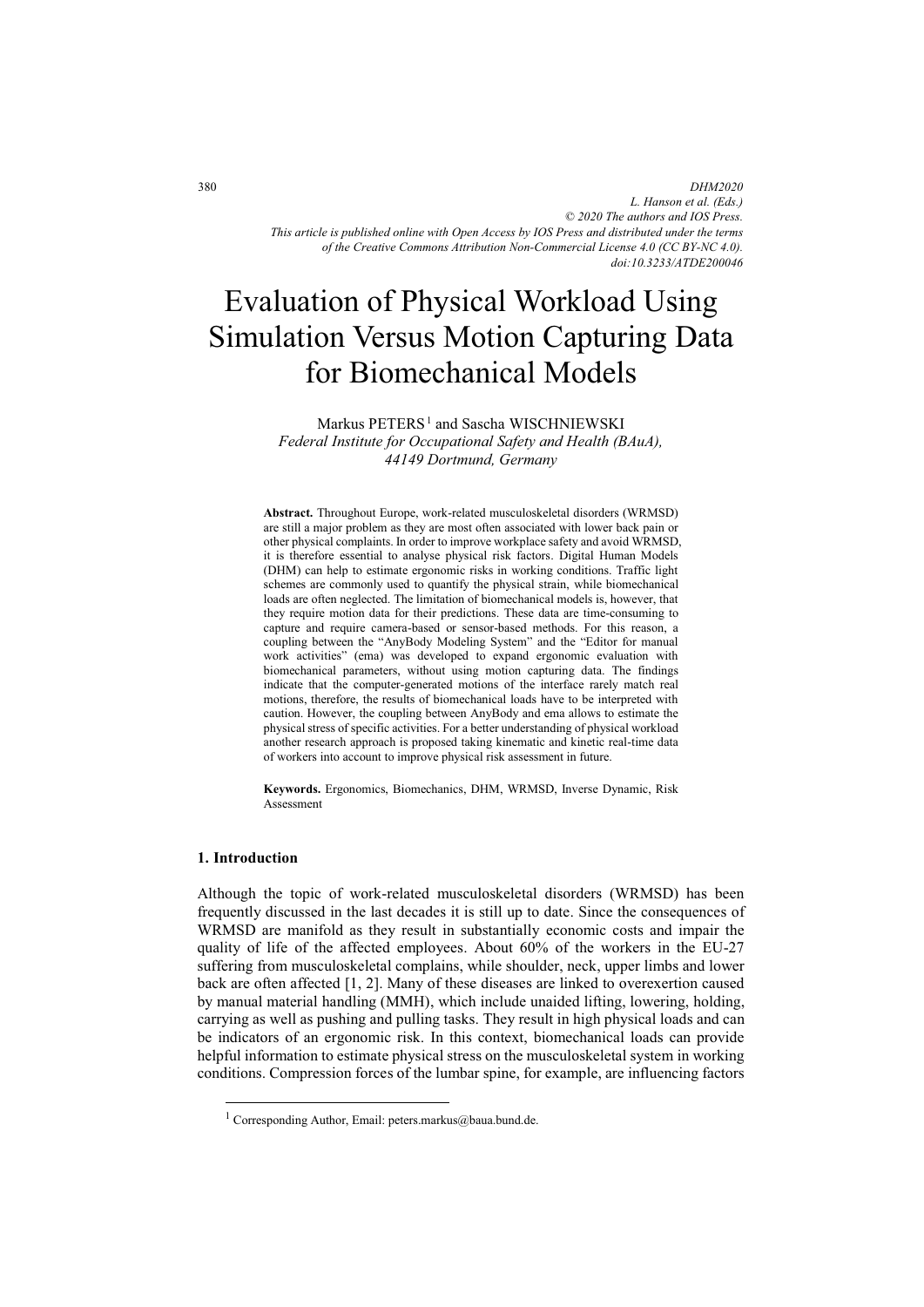considering lumbar diseases in occupational tasks [3-5]. In addition, high reaction forces in the shoulder girdle, caused by external loads, are also considered as risk factors [6-7] and may lead to permanent restrictions. Therefore, human-centered design of workplaces is essential to avoid WRMSD and maintain physical health of employees. In accordance with the Framework Directive [8], the employer is obliged by law to perform a risk assessment for reasonable working conditions.

Today a variety of tools, ranging from checklists to complex virtual simulations and real-time measurements, are available to estimate physical risk factors and improve work safety. The advantage of paper based risk assessment methods, e.g. Key Indicator Method (KIM) or Ergonomic Assessment Work-Sheet (EAWS), is that they do not require much preparation time. The disadvantage, however, is that biomechanical loads cannot be estimated with these approaches. The limitation of biomechanical models instead is that they require comprehensive data to run virtual simulations. The data acquisition e.g. with motion capturing is time consuming and less practical but the results provide more detailed information. With this in mind, an interface has been developed to exchange computer generated motion data of the Editor for manual work (ema) to run biomechanical analyses in the AnyBody modeling system without using motion capturing data. The main goal of the research project ema2AnyBody was to enrich ergonomic analysis with biomechanical parameters, on the one hand, and facilitating biomechanical analysis for physical risk assessment, on the other.

## **2. Method**

A major challenge in exchanging data between Digital Human Models (DHM) are nonstandardized protocols, concerning skeleton configurations and data file formats. This problem was frequently addressed in the literature [9-12]. Until today, for several reasons, no general recommendation is at hand. In the research project, the Biovision Hierarchical (BVH) file format was therefore used to exchange skeleton configurations, movements and forces between the ema and AnyBody model. These information are necessary to determine biomechanical joint load. To overcome the challenge of scaling a standardized DHM in ema and AnyBody was used, representing the 50th percentile male (body height) in Germany [13]. Another key issue is that computer generated movements, especially when forces are applied, do not change their movement strategies in an appropriate way. This can lead to problems during invers dynamic analysis as the movements become dynamically inconsistent. To prevent these problems the *overdeterminate kinematics* algorithm [14] was used to optimize the movements before running invers dynamic calculations. More detailed information about the AnyBody model can be found here [15]. Furthermore, the optimization should additional contribute to a more realistic movement strategy. To ensure that the interface between ema and AnyBody provide reasonable data an investigation was performed taking kinematic data of subjects during MMH tasks into account. Kinematic data were used to run the same body model of the interface.

Nine healthy male subjects, stature 1.75 (0.04) m, 76 (9.1) kg, age 29 (5), participate in the study. Several MMH task had to be performed by each subject include lifting and lowering boxes as well as assembly activities with a drilling machine (Figure 1). Kinematic data were recorded using an inertial sensor based motion capturing suit (Perception Neuron). The weight of the boxes (5 kg, 10 kg, 15 kg) as well as the distance to the lifting object  $(0.4 \text{ m}, 0.7 \text{ m})$  and lifting height  $(0.8 \text{ m}, 1.1 \text{ m})$  was randomly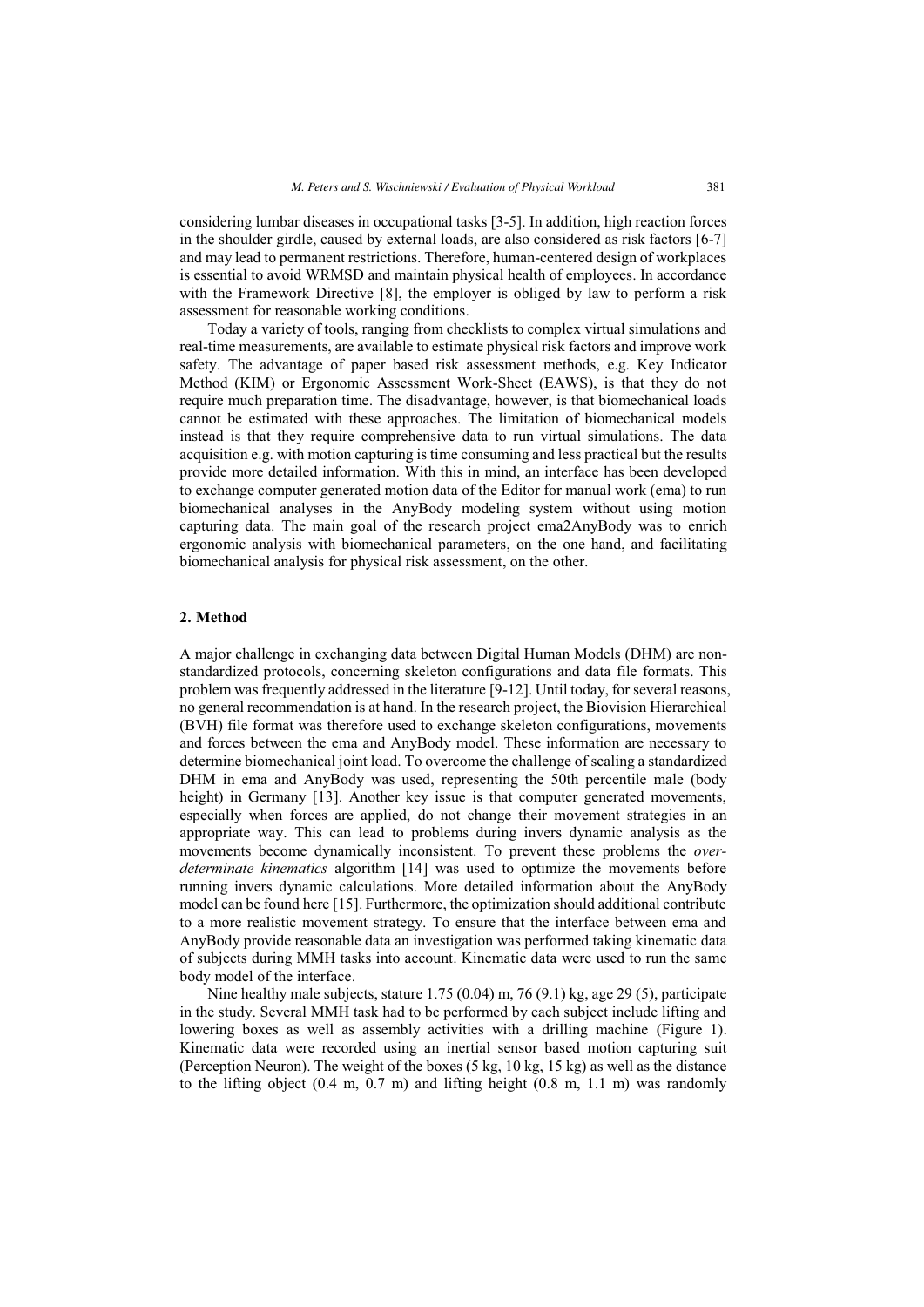assigned. During the assembly activities the subjects had to apply a force of 50 and 100 Newton with the drilling machine in three different postures (below  $= b$ , neutral  $= n$  and above  $=$  a). To measure the forces the drilling machine was equipped with a onecomponent force sensor (ALMEMO®). For visualization of the force applied to the sensor, a tablet was installed at the working station. A Visual Analog Scale (VAS) was used to measure the perceived stress of the subjects on scale between 0 and 100. The study was conducted in 2019 under the supervision of the author and the approval of an ethics committee (No. 16.08.2018). A supervision was required to give the same movement instructions to all subjects. Furthermore, the IMU sensors of the motion capturing suit had to be attached on the same anatomical landmarks to reduce the measurement error.



**Figure 1.** MMH task and assembly activity with a drilling machine in neutral posture.

The kinematic analysis during MMH tasks refer to the time when the boxes were lifted, and while assembly activities to that time period when force was applied to sensor. In the lifting process of MMH tasks subjects were not allow to change their standing position, while during the assembly actives, they could choose a preferred position. Data analyses and statistics were performed with Matlab (Mathworks, Natick, USA), SPSS (IBM Corp., Armonk, NY, USA), ema (imk automotive GmbH, Chemnitz, Germany) and AnyBody (AnyBody Technology, Aalborg, DK).

# **3. Results**

Figure 2 shows angular trajectories of the elbow, shoulder and thorax in MMH task, where the subjects lifted a box of 5 kg with a distance of 0.4 m and lifting height of 0.8 m compared to the computer-generated results of the ema and the interface. Figure 3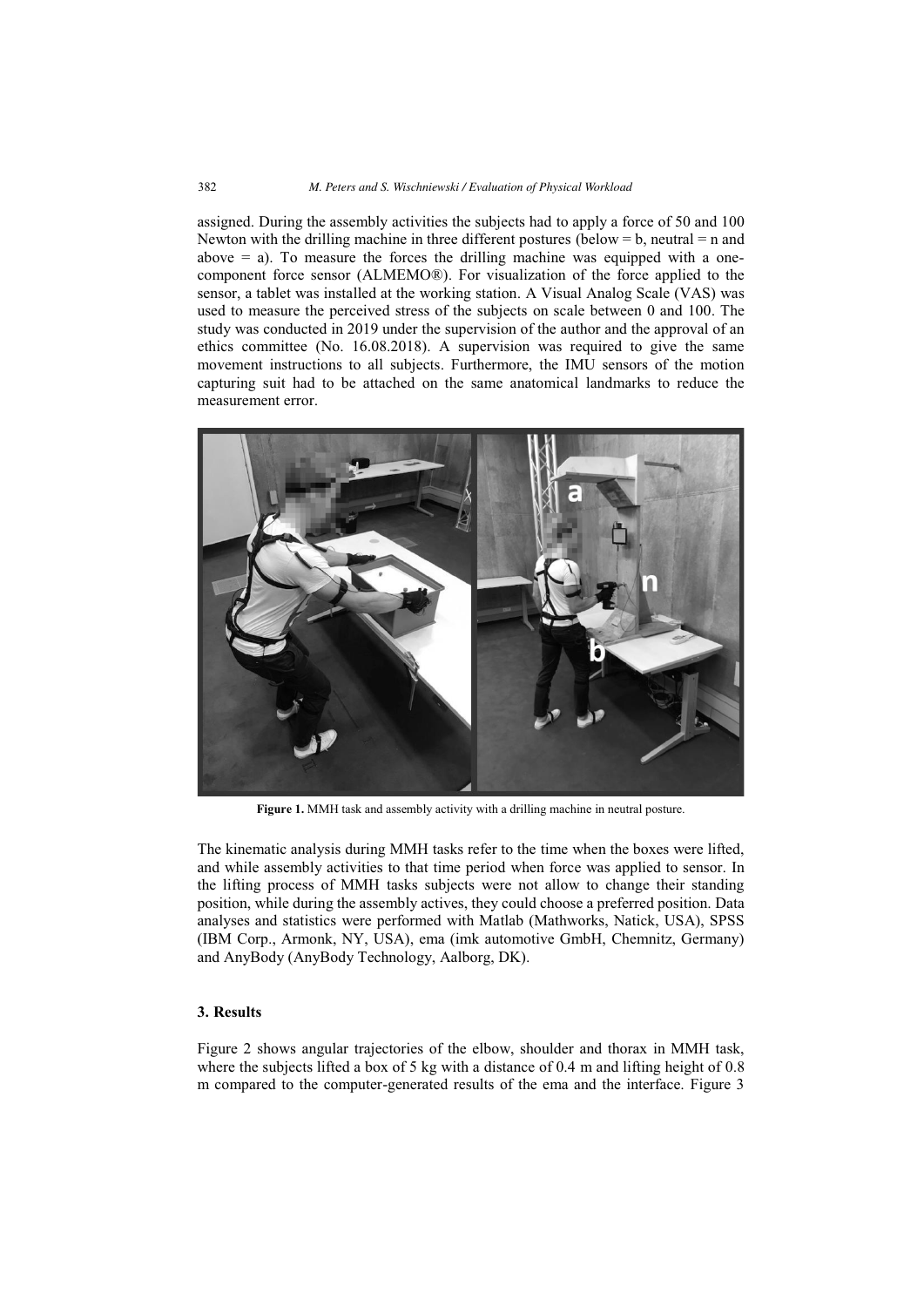reveals angular trajectories of subjects during assembly activity with a contact pressure of 50 N in body posture b. All kinematic results were time normalized. Figure 4 shows some results of the perceived stress of the subjects during lifting and assembly activities. Table 1 presents the maximum joint reaction forces calculated by the interface at the beginning of the lifting process. The shoulder moment (reported in Nm) and the compression force of the L4/L5 joint in N are listed. Table 2 is showing the mean joint reaction forces of the same joints during the assembly activities, calculated by the interface. Mean values were taken while reaction force of the drilling machine was applied. The stress of the shoulder joint and the compression forces of the lower back was of particular interest since they are often associated with WRMSD.



Figure 2. Angle trajectories of movement analyses in lifting condition 80\_40\_05.



Figure 3. Angle trajectories of movement analyses during assembly activity **b\_50.**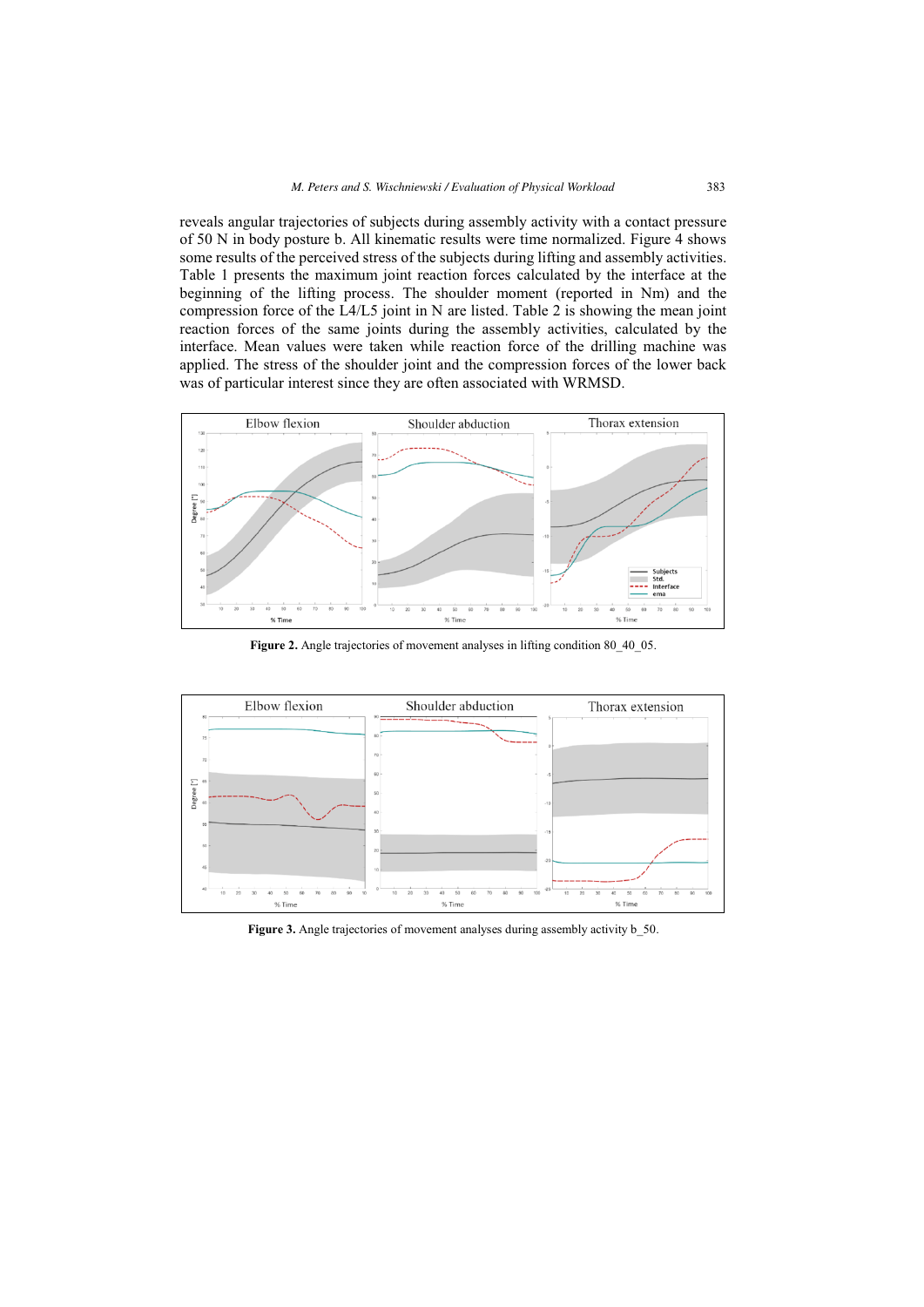

**Figure 4.** VAS evaluation of subjects.

**Table 1.** Maximum joint reaction forces of simulated lifting tasks with the interface.

| Condition          | Compression force L4/L5 [N] | <b>Shoulder moment [Nm]</b> |
|--------------------|-----------------------------|-----------------------------|
| Lifting $80$ 70 05 | 2522                        | 21.5                        |
| Lifting 80 70 15   | 4043                        | 49.3                        |
| Lifting 110 70 05  | 1854                        | 26.7                        |
| Lifting 110 70 15  | 3810                        | 56.2                        |

**Table 2.** Mean joint reaction forces of simulated assembly activities with the interface.

| Condition | Compression force L4/L5 [N] | <b>Shoulder moment [Nm]</b> |
|-----------|-----------------------------|-----------------------------|
| $b$ 50 N  | 525                         | 11.8                        |
| n 50 N    | 911                         | 19.8                        |
| a 50 N    | 1030                        | 25.6                        |
| $b$ 100 N | 1311                        | 36.5                        |
| n 100 N   | 1435                        | 24.3                        |
| a 100 N   | 1644                        | 41.9                        |

#### **4. Discussion and further steps**

For the time being, the results show that an automated data exchange between an ergonomic and biomechanical DHM is possible. In this case, joint loads can be used to enrich ergonomic analysis with biomechanical parameters to provide a more detailed evaluation of workload. On the downside, however, the results indicate that computergenerated movements often differ significantly compared to the movements of the subjects. In some cases, the angle trajectories presented in figure 2 show even opposite directions (e.g. elbow flexion and shoulder abduction in lifting condition 80\_40\_05). These abnormalities could also be observed in other lifting conditions with short lifting distances. In contrast, the thorax extension show good agreement in all lifting conditions. As a first conclusion it can be summarized that the movement optimization of the interface do not necessarily provide more physiological movements, but is required to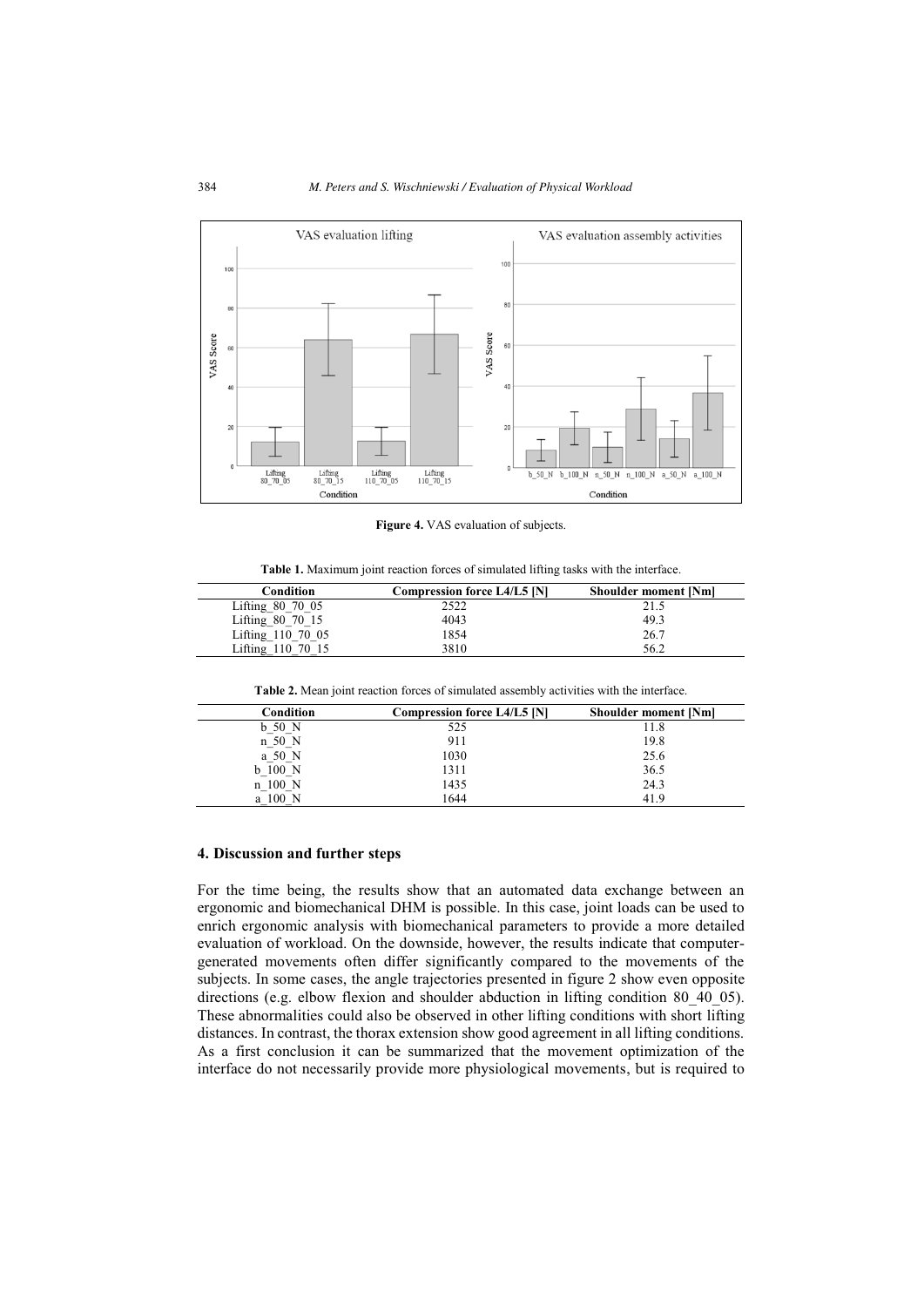run invers dynamic simulations with the computer-generated motion data of ema. Nevertheless, from a descriptive point of view the interface seems to provide in some cases angle trajectories that are closer to those of the subjects (e.g. elbow flexion during assembly activity b\_50). However, these cases appear to be incidental, rather than a systematic improvement. It should be mentioned that the main goal of the research project was not the creation of computer-generated movement patterns that are close to human ones, but to establish a data exchange between the ema and the AnyBody modeling system. The perceived stress of the subjects show good agreement in almost all conditions compared to the joint reaction forces of the interface. However, it is noticeable that the joint compression force at  $L4/L5$  during the assembly activity b 50 N is remarkably low, which may indicate limitations of the interface handling several restrictions at the same time. In this case, the reaction force of the drilling machine as well as dynamic inconsistencies that had to be solved may have led to the result. Particular care must be taken in the interpretation of shoulder moments. As already mentioned the shoulder and elbow joint showing substantial deviations between subjects and the interface, which hinders the interpretation of biomechanical loads. Also the intraindividual difference between subjects showing large deviations and complicate the evaluation. The standard deviation can be explained by individual movement strategies of the subjects and inaccuracies of the measurement system. For this reason, the significance of shoulder moment is limited. The huge variance between experimental and simulated joint angels is attributed to the fact that the artificial movement of ema is not affected by the load to be lifted. Thus, the shoulder abduction or elbow flexion undergoes only slight changes in almost all lifting conditions. Furthermore, there were greater differences in the anthropometry between both DHM concerning body segment lengths, as well as joint centers. The issues of posture prediction and coupling of DHM with biomechanical models have already been reported in literature [16, 17]. An approach to address this problem is a similar kinematic skeleton configuration to reduce the errors in the optimization process. This will help to better adapt the kinematics of both models and overcome scaling problems. For the dynamic interaction with the working environment, it is also possible to consider CAD models during the simulation with AnyBody [17].

Nevertheless, the results of compression forces of the lower spine in lifting conditions are more reliable, due to the minor deviation concerning the angular trajectories of the thorax. Accordingly, this biomechanical parameter can be considered as a reference in an ergonomic analysis. Several limitations have to be mentioned: Based on the small sample size, only potential benefits and no general statements can be highlighted. Furthermore, the IMU motion capturing suit, used in this study, does not necessarily provide accurate data, since the sensors can easily be affected by many environmental influences. Finally, the body model was not adjusted to the individual segment proportions of the subjects. Future research should take movement strategies in terms of ergonomics and plausibility into account when data are exchanged with biomechanical models. Since reliable biomechanical simulations can only be guaranteed if the movements correspond to physiological ones.

Due to several limitations mentioned above, biomechanical simulations with computer-generated movement data seems to be difficult at present. Therefore, a new research project was assigned to investigate the risk assessment of workers with a biomechanical model and real-time kinematic data. The aim of the project "Body Information on an Intelligent Chip" (BIONIC) is to develop smart working clothes with integrated IMU sensors to record kinematic data of workers during occupational tasks.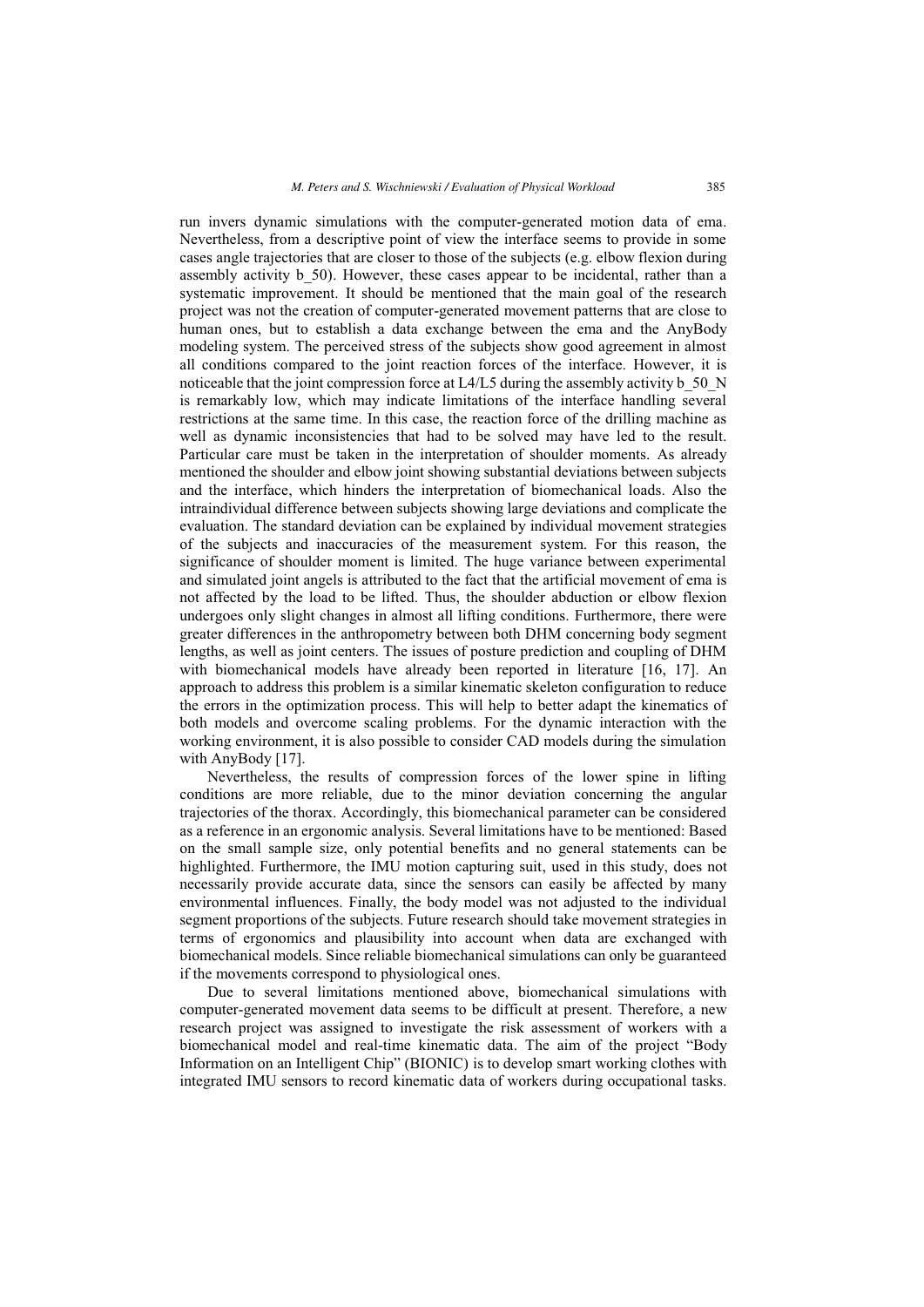In addition, ground reaction forces are to be measured for a better estimation of physical workload. Based on the data collected, ergonomic risks factors should be identified to detect potentially hazardous body postures during work and to prevent WRMSD. The system is being developed for the ageing workforce but can also be used by others. Individual parameters are taken into account to achieve more accurate ergonomic risks. A challenge in the project will be to develop a system, which generates reliable data over a long period e.g. a working shift or at least several hours, to run biomechanical models. In contrast to the research approach presented in this paper, the focus is on precise movement data and a reduced biomechanical model complexity, which allows calculations in real-time. To evaluate the results of the Body Sensor Network (BSN), a further investigation is planned taking the accuracy of the body model into account, since IMU sensors a highly affected by environmental influences.

However, IMU systems with integrated ergonomic and biomechanical models seem to be of growing interest in occupational safety and health lately, as they offer potential new opportunities to facilitate risk assessment. One concern, though, is that the quality of automated ergonomic systems cannot replace the evaluation of an ergonomist and therefore potential risk factors may be overseen.

#### **Acknowledgement**

The Project BIONIC is receiving funding from the European Union's "Horizon 2020" research and innovation programme as part of grant agreement no. 826304. The research project "ema2AnyBody" was founded by the Federal Ministry for Economics Affairs and Energy on the basis of a decision by the German Parliament (Funding no. ZF4263601BZ6).

### **References**

- [1] Eurofound. Fifth European Working Conditions Survey. Luxemburg: Publications Office of the European Union, 2012.
- [2] Eurostat, Labour Force Survey ad hoc module. Accidents at work and other work-related health problems. In: European Communities, 2013.
- [3] Frymoyer JW, Pope MH, Clements JH, Wilder DG, Mac-Phearson B, Ashikaga T. Risk factors in low back pain. Journal of Bone and Joint Surgery, 1983, 65(2), 213-218.
- [4] Kelsey JL, Githens PB, White AA, Holford TR, Walter SD, O'Connor T, Ostfeld AM, Weil U, Southwick WO, Calogero JA. An Epidemiologic Study of Lifting and Twisting on the Job and Risk for Acute Prolapsed Lumbar Intervertebral Disc. Journal of Orthopaedic Research, 1984, 2(1), 61-66.
- [5] Swensson HO, Andersson GGJ. Low back pain in 40 to 47 year old man: work history and work environment factors. Spine, 1983, 8(3), 272-276.
- [6] Wiker S, Chaffin DB, Langolf GD. Shoulder posture and localized muscle fatigue and discomfort. Ergonomics, 1989, 32(2), 211-237.
- [7] Halsegrave C, Tracy M, Corlett E. Force exertion in awkward postures strength capability while twisting or work overhead. Ergonomics, 1997, 40(12), 1335-1362.
- [8] 89/391/EEC, Council Directive of 12 June 1989 on the introduction of measures to encourage improvements in the safety and health of workers at work. The council of the European communities, 1989.
- [9] Peters M, Wischniewski S, Paul G. DHM data exchange protocols. In: Scataglini S, Paul G, editors. DHM and Posturography. Academic Press, London, 2019, 663-670.
- [10] Keyvani A, Lämkull D, Bolmsjö G, Örtengren R. Considerations for aggregation of motion-captured files in structured databases for DHM applications. Proceedings of the 2nd International Digital Human Modeling Symposium (DHM2013), 2013 June, Ann Arbor, USA.